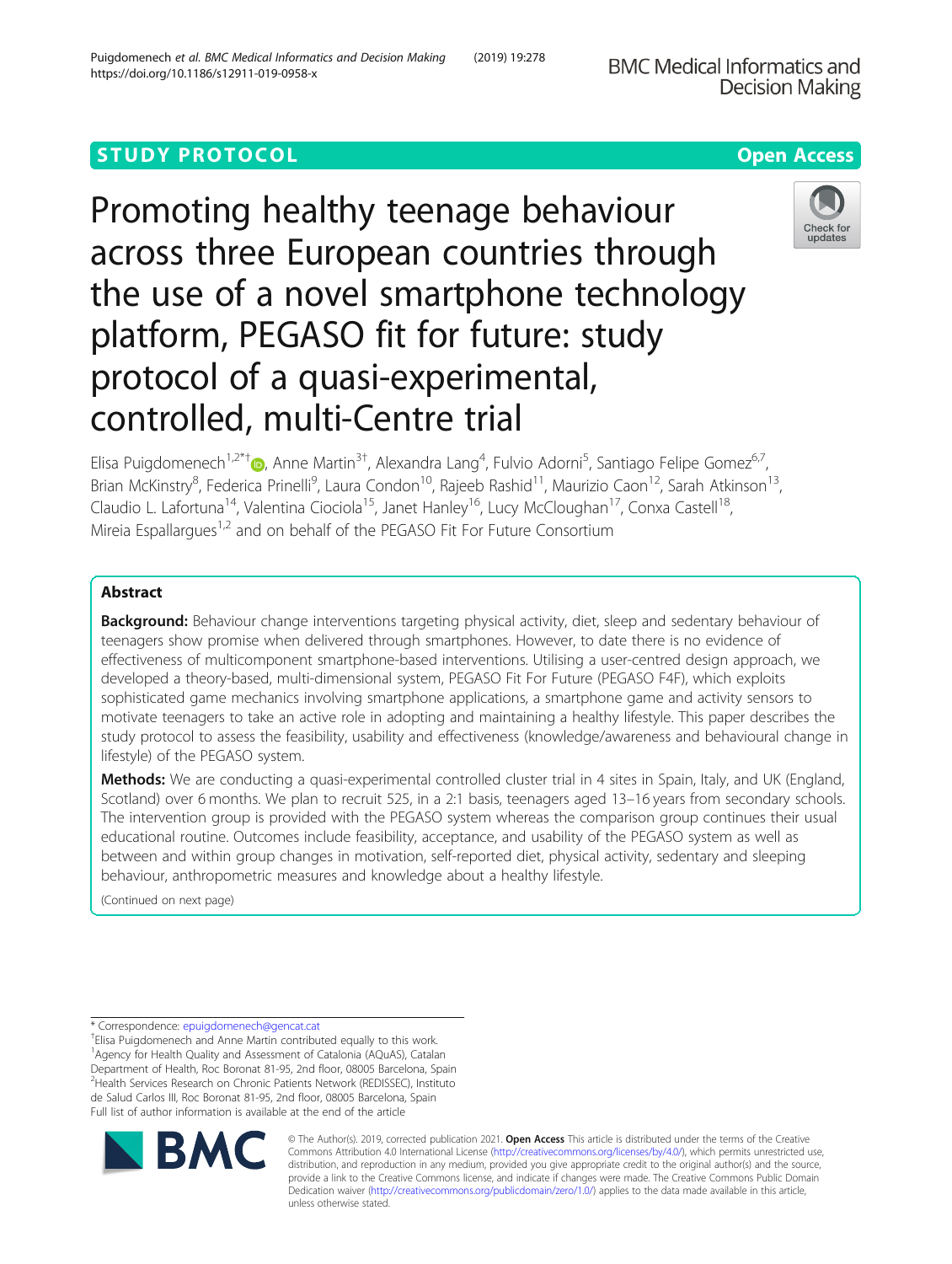# (Continued from previous page)

Discussion: PEGASO F4F will provide evidence into the cross-cultural similarities and differences in the feasibility, acceptability and usability of a multi-dimensional smartphone based behaviour change intervention for teenagers. The study will explore facilitating factors, challenges and barriers of engaging teenagers to adapt and maintain a healthy lifestyle when using smartphone technology. Positive results from this ICT based multi component intervention may have significant implications both at clinical level, improving teenagers health and at public health level since it can present an influential tool against the development of chronic disease during adulthood.

Trial registration: https://clinicaltrials.gov Registration number: [NCT02930148](https://www.clinicaltrials.gov/ct2/show/NCT02930148), registered 4 October 2016.

Keywords: Adolescents, Obesity prevention, Behaviour change, Physical activity, Diet, Sleep, Sedentary behaviour, Health promotion, Mobile health, mHealth, eHealth, Smartphone application, Serious game,

## Background

Adolescence is a period characterised by significant changes at physical and psychological levels [\[1](#page-11-0)]. It is a life-course stage vulnerable to acquiring unhealthy behaviours such as insufficient levels of physical activity and excess of sedentary behaviour, poor diet and sleep deprivation [[2\]](#page-11-0). Several studies highlight the importance of adopting and maintaining healthy lifestyles amongst young people to ensure physical health and mental wellbeing during adolescence and adulthood [[3](#page-11-0)–[6](#page-11-0)]. Interventions that facilitate healthy dietary habits [[7\]](#page-11-0); regular physical activity [\[8](#page-11-0)]; adequate sleep duration [[9\]](#page-11-0), and reduced sedentary behaviour  $[10, 11]$  $[10, 11]$  $[10, 11]$  $[10, 11]$  were shown to be effective in preventing and treating obesity and other risk factors of non-communicable conditions such as type II diabetes, cardiovascular disease or cancer. However, available evidence is still overall considered to be of low to moderate quality [\[12,](#page-11-0) [13\]](#page-11-0).

In Europe the proportion of overweight individuals in the general population is a relevant public health problem. According to the World Health Organization (WHO), the prevalence of overweight (body mass index >85th percentile) among European 13-year-olds is 27% [\[6](#page-11-0), [14](#page-11-0)]. Overweight during childhood and adolescence is a risk factor for obesity in adulthood [[15\]](#page-11-0) and thus overweight control by empowering healthy lifestyles habits among adolescents is generally considered a fruitful strategy of public health promotion. Several social, school-based and media campaigns have been conducted aiming to motivate behaviour change [[12\]](#page-11-0). However, in children and adolescents, evidence of a reduction in overweight and obesity prevalence is lacking [[16\]](#page-11-0) and the prevalence of related unhealthy behaviour is still very high [[17\]](#page-11-0). This suggests that innovative intervention strategies, more engaging and attractive for children and adolescents, are needed.

In Europe, as well as in other regions, the development of electronic and mobile Health (eHealth and mHealth) has largely focused on the management of chronic diseases [\[18](#page-11-0)–[21\]](#page-11-0). The combination of these and further integrated health applications (apps) is referred to as Health 4.0, which is the ultimate goal of ubiquitous, intelligent and interactive health service provision [\[22](#page-11-0)]. Nowadays, adolescents live in a highly technological world rapidly adopting information and communication technologies (ICTs) in general, and especially mobile devices such as smartphones, tablet computers [[23](#page-11-0)] and electronic bracelets [[24](#page-11-0)]. Digital platforms allow adolescents to go beyond face-to-face interaction, to be connected online and to have access to information from social media and networks, independently from the socioeconomic or familiar strata [\[25\]](#page-11-0). In this context, public health authorities have an opportunity to disseminate key messages to adolescents to promote healthy decision-making and lifestyles in a creative and innovative way relevant to the intended user population [\[26](#page-11-0)].

Recent reviews show that besides being feasible and acceptable, the use of mobile and wireless technologies in adolescents can help to prevent and treat overweight condition and obesity among children and adolescents [[27](#page-11-0)–[29](#page-11-0)]. The literature review undertaken by Dute and collaborators on mHealth based interventions to promote healthy habits among adolescents, showed that 'only 4 apps were developed specifically for adolescents. All apps were tested on a small scale and for a short period' [\[29](#page-11-0)]. Mobile apps for promoting healthy eating and physical activity tend to provide the user with the opportunity to set personal goals, to self-monitor their healthy behaviour and to receive tailored feedback. Although known to be effective, other behaviour change techniques such as social support are rarely present in health promotion apps for adolescents to date [[29](#page-11-0)].

This paper presents the study protocol of a crosscultural mHealth behaviour change intervention for use by teenagers, PEGASO Fit For Future (PEGASO F4F), designed to provide proactive health promotion in a real-world environment for overweight and obesity prevention. The study aims to understand and test the acceptance of a suite of integrated technologies (PEGASO system), the user experience and the effects of the PEGASO system on: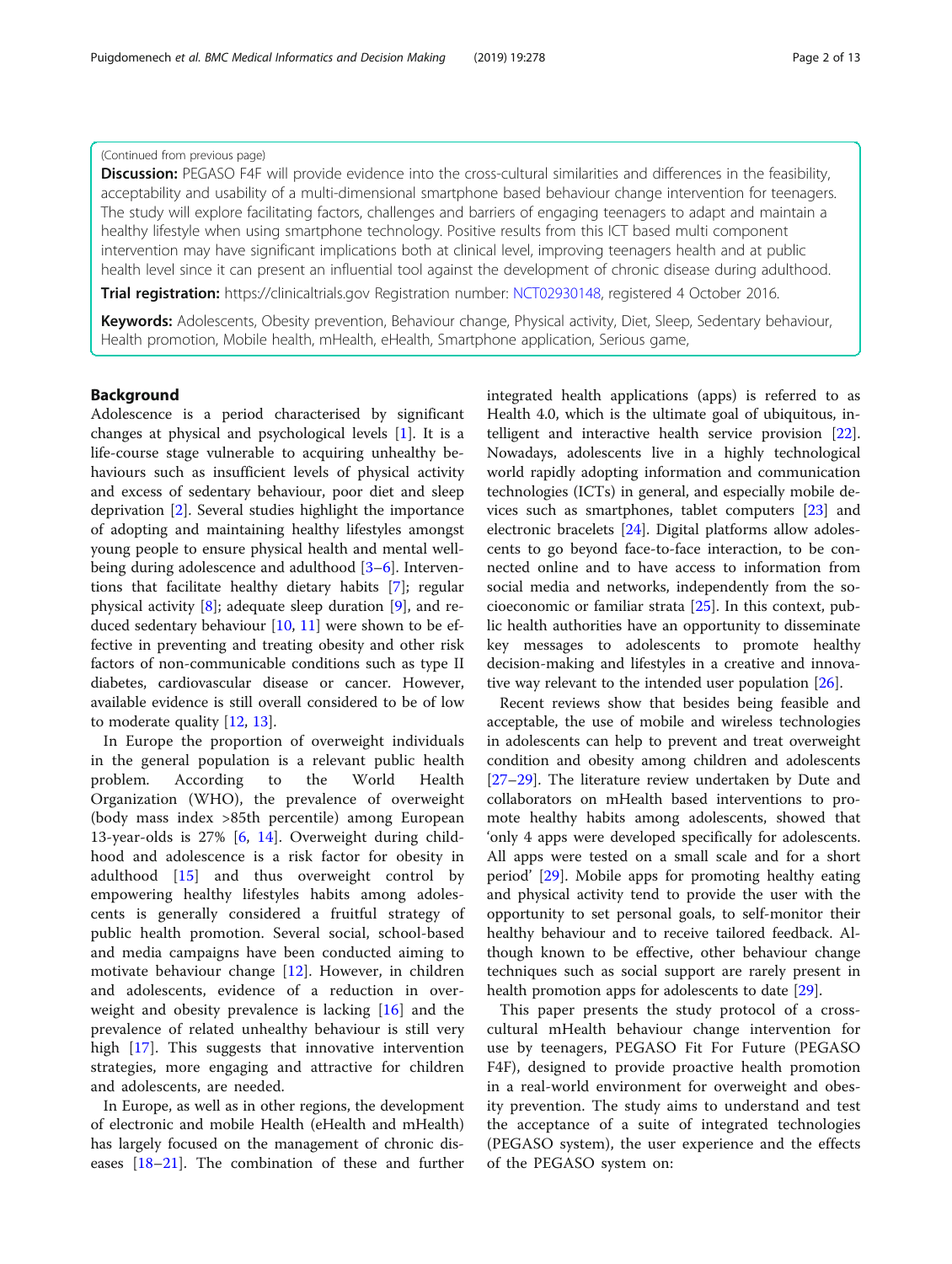- a) change of knowledge about healthy eating, physical activity, sitting (sedentary behaviour) and sleeping habits
- b) motivation to change obesity-related lifestyle behaviours
- c) behavioural change in obesity-related lifestyle behaviours

# **Methods**

# Design and settings

A quasi-experimental cluster controlled trial was undertaken to evaluate an ICT-based intervention over 6 months, i.e., the PEGASO System, to promote healthy habits among adolescents. This study includes adolescents of 12 schools from four sites: England (UK), Scotland (UK), Lombardy (Italy) and Catalonia (Spain).

The target sample size of 525 with 2:1 allocation (intervention: control) was designed to be large enough in each school to be reasonably sure that large scale recruitment was possible, to have a representation from different socioeconomic groups, to allow for attrition and to give some indication of variance in the various proposed outcome measures which would permit a sample size calculation for a future cluster randomized controlled trial.

Ethical approval was granted by the clinical research ethics committee (CEIC) of all four intervention sites: South East Scotland Research Ethics Committee in the UK, Istituto di Ricovero e Cura a Carattere Scientifico (IRCCS) Policlinico of Milan in Italy and CEIC of Institut d'Investigació en Atenció Primaria de Salut Jordi Gol (IDIAP Jordi Gol) in Spain.

## Recruitment and group allocation

Potential participants were identified in schools, which were approached through researcher's contacts. The selection of schools was determined by our aim to include students from a range of socioeconomic backgrounds. Different recruitment strategies were applied in the schools. In two sites, whole classes were recruited to the intervention group and whole classes to the control group (from the same school or from a different one). Another recruitment strategy was that the intervention was offered to all students in eligible year groups and volunteers were sought with the first responders being chosen. Participants for the control group were similarly chosen from another school. Participant recruitment took place from September to November 2016.

## Participant selection criteria

Eligible for inclusion in this study were teenagers aged 13 to 16 years (inclusive) without physical or psychological conditions that would prevent the understanding of and their participation in the intervention, who were able to participate in the study for 6 months and had an adequate proficiency in the local language (Italian, Catalan/Spanish and English). Although it is generally accepted that adolescence extends beyond this age, range 13–16 years was chosen as the most feasible age range to introduce this type of intervention in a school context.

#### Intervention

The PEGASO system is based on the comprehensive Behaviour Change Wheel (BCW) framework and the Capability-Opportunity-Motivation-Behaviour (COM-B) system [\[30](#page-11-0)]. This provides the theoretical grounding for the content and implementation approach of the behaviour change interventions embedded within the components of the PEGASO system (Table [1](#page-3-0)).

The innovative key component of the PEGASO system is the behaviour recognition system, which allows detection and evaluation of participants' real-time behaviour (collected through other components of the PEGASO system). A summary of the obesity-related behaviours targeted by the PEGASO system is shown in Table [2](#page-4-0).

Participants have the opportunity to choose one target behaviour at the time. When selecting a new target behaviour, participants are asked to complete the COM-B questionnaire [\[30](#page-11-0)]. The answers for each question subset guide which component of the COM-B behaviour system is adopted to target the content of the behaviour change intervention. For instance, the messaging framework in the PEGASO Companion App selects messages that are associated with participants' preferences expressed in the COM-B questionnaire. This provides an intervention that is personalised to the different needs of the individual intervention participant.

The PEGASO system was developed using a usercentred design approach aiming to deliver a product and interactions which are attractive to adolescents and which enabled them to connect with their peers.

#### Components of the PEGASO platform

The PEGASO system includes physical activity monitoring devices, a web portal, and up to six apps: Companion app, Challenges app, EDiary app, Dashboard app, serious game and Report app.

#### Physical activity monitors

The PEGASO system has two sets of physical activity monitors; a smart garment and a wrist-worn activity tracker (Fig. [1\)](#page-4-0). Participants are asked to wear the smart garments as often as possible in typical environments when being physically active e.g. at school during physical education, after school sports club, outdoors, commuting to school, while exercising, at home and sleeping. The smart garment is a T-shirt/cropped top with embedded textile electrodes and a monitoring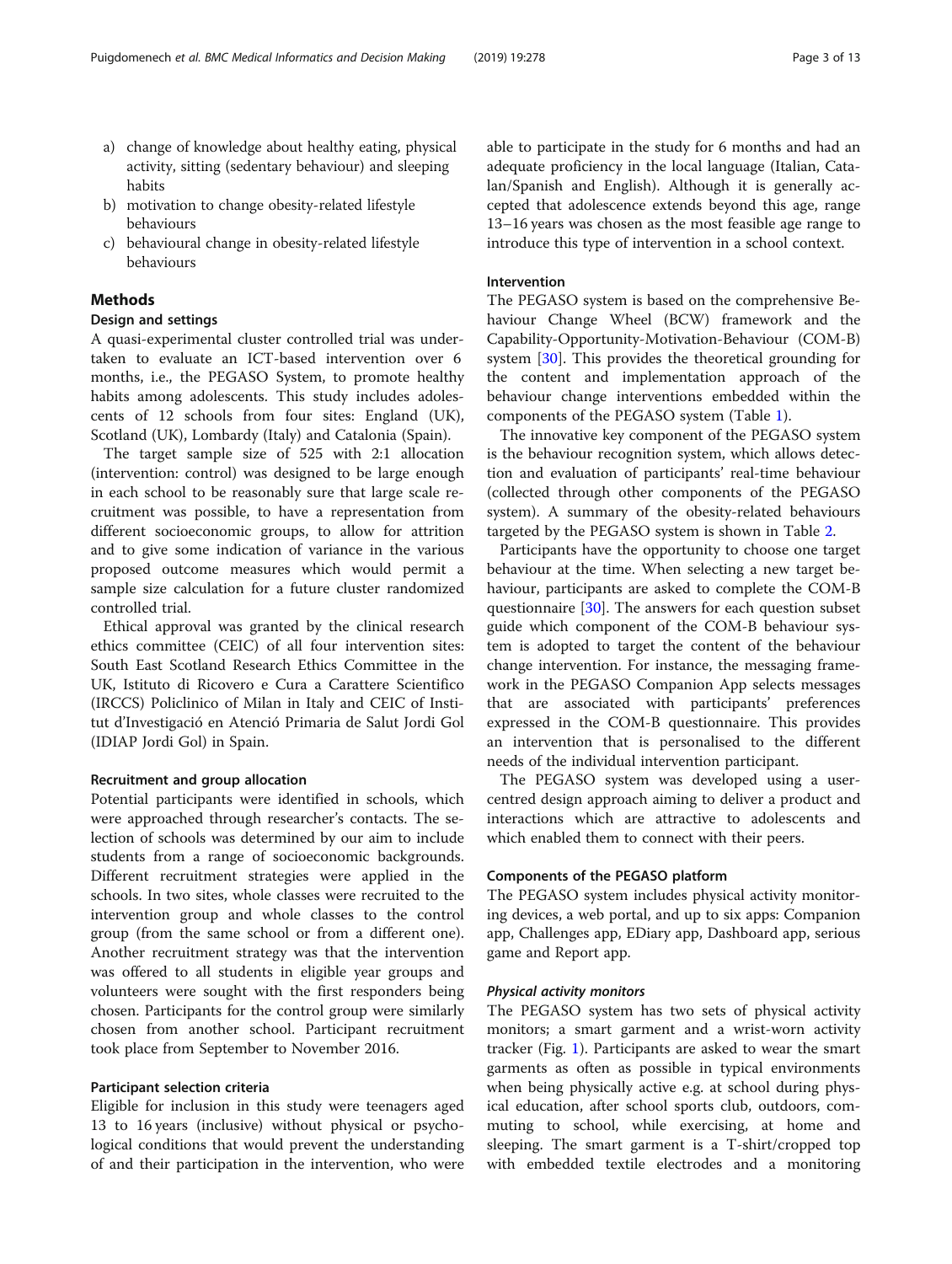<span id="page-3-0"></span>

|  | <b>Table 1</b> Behaviour change technique (BCT) within each PEGASO system component |
|--|-------------------------------------------------------------------------------------|
|--|-------------------------------------------------------------------------------------|

| Behaviour change technique                                                                                      | Operationalisation in the PEGASO system                                                  |
|-----------------------------------------------------------------------------------------------------------------|------------------------------------------------------------------------------------------|
| Companion App                                                                                                   |                                                                                          |
| Information about health consequences, Prompt/Cues, Instruction on how News stream UI<br>to perform a behaviour |                                                                                          |
| Feedback on behaviour                                                                                           | Energy bar                                                                               |
| Self-monitoring of behaviour                                                                                    | Interaction with specific UI elements in the News Stream                                 |
| Social support                                                                                                  | Friends UI                                                                               |
| Problem solving                                                                                                 | Messages and reminders                                                                   |
| EDiary App                                                                                                      |                                                                                          |
| Self-monitoring of behaviour, Feedback on behaviour                                                             | Diversity and Balance index and Food groups consumption                                  |
| Prompt/Cues                                                                                                     | Current target behaviour                                                                 |
| Credible source                                                                                                 | Companion Avatar                                                                         |
| Instruction on how to perform a behaviour                                                                       | Companion Avatar suggestions                                                             |
| Challenges App                                                                                                  |                                                                                          |
| Feedback on behaviour                                                                                           | Feedback on the performance in the challenge                                             |
| Prompt/Cues                                                                                                     | New challenge available                                                                  |
| Self-monitoring of behaviour                                                                                    | Challenge status                                                                         |
| Instruction on how to perform a behaviour                                                                       | Challenge description                                                                    |
| Social support                                                                                                  | Competitive and collaborative challenges                                                 |
| Goal setting (behaviour)                                                                                        | Selection of challenge                                                                   |
| Goal setting (outcome)                                                                                          | Selection of challenge                                                                   |
| Dashboard App                                                                                                   |                                                                                          |
| Self-monitoring of behaviour, Feedback on behaviour                                                             | Presentation of performances in activities related to physical activity                  |
| Serious Game                                                                                                    |                                                                                          |
| Information about nutrients in food                                                                             | Mini-games (Scavenge mini-game, Research mini-game, NPC mini-<br>game, Laptop mini-game) |
| Feedback on behaviour                                                                                           | Energy bar, score and points, mini-games, game results                                   |
| Feedback on the outcomes of the behaviour                                                                       | Energy bar metaphor                                                                      |
| Credible source                                                                                                 | Game narrative                                                                           |
| Adding objects to the environment                                                                               | Game narrative                                                                           |
| PEGASO Web Portal                                                                                               |                                                                                          |
| Information about health consequences                                                                           | Blog information and training modules                                                    |
| Self-monitoring of behaviour Feedback on behaviour                                                              | ZivaCare module                                                                          |
| Feedback on the outcomes of the behaviour                                                                       | Blog information contact with PEGASO experts and training modules                        |
| Credible source                                                                                                 | Contact with experts                                                                     |
| Instruction on how to perform a behaviour                                                                       | Blog information and training modules                                                    |
| Social support                                                                                                  | Contact with peers, tutors and expert                                                    |
| Report App                                                                                                      |                                                                                          |
| Self-monitoring of behaviour Feedback on behaviour                                                              | Display of stats about user behaviours                                                   |
| Social support                                                                                                  | Provision of the possibility to interact with the family doctor                          |

UI: User interaction

device (data logger). The data logger attaches onto the front side of the T-shirt by using standard snap buttons. The smart garments measure heart rate, physical activity levels, and postures [\[31](#page-12-0)]. The activity bracelet monitors physical activities and sleep and participants are asked to

wear the device daily during day and night, while removing it for swimming, showering and bathing. Data collected through the smart garment and bracelet is transferred to the smart phone and linked to the Companion App, Dashboard App and the serious game.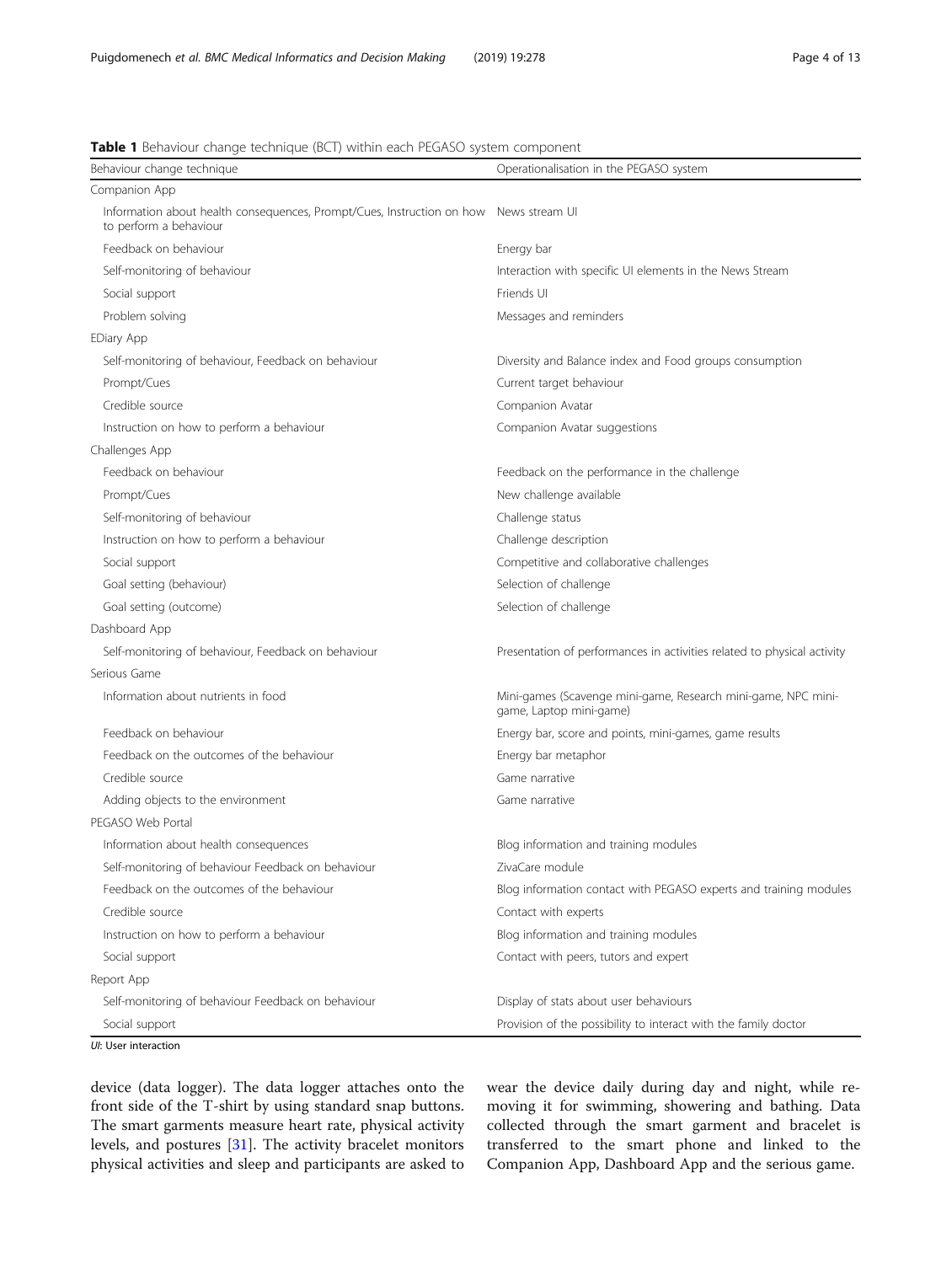<span id="page-4-0"></span>Puigdomenech et al. BMC Medical Informatics and Decision Making (2019) 19:278 Page 5 of 13

| Target behaviour                    | Behavioural goals                                                                                                     |
|-------------------------------------|-----------------------------------------------------------------------------------------------------------------------|
| Dietary target behaviours           | - Fruit consumption of 22 servings (250-375 g)/day                                                                    |
|                                     | - Vegetable consumption of $\geq$ 2 servings (300-450 g)/day                                                          |
|                                     | - Reduced intake of sugar-sweetened beverages                                                                         |
|                                     | - Daily breakfast consumption                                                                                         |
|                                     | - Reduced intake of fast food                                                                                         |
|                                     | - Reduced consumption of sweet and salty high-energy snack high-energy                                                |
| Physical activity target behaviours | - 60 min of daily physical activity of moderate-to-vigorous intensity (i.e. involving energy expenditure over 4 METs) |
|                                     | - Undertake 12.000 steps/day                                                                                          |
|                                     | - Daily active transport to and from school                                                                           |
| Sedentary behaviour                 | - less than 45% of after-school time daily spent in sedentary activities (≤1.5 METs)                                  |
| Sleep behaviour                     | -Daily sleep duration of at least 8 h                                                                                 |
|                                     |                                                                                                                       |

Table 2 Target behaviours of the PEGASO system and behavioural goals

METs Metabolic Equivalents

#### Web portal

The web portal allows participants to socially interact with each other and to access tutorials on how to improve their diet and increase their physical activity levels through educational training modules. The web portal is accessible from both mobile devices and computers.

#### Companion app

The objective of the Companion app is to encompass all other PEGASO apps (Fig. [2](#page-5-0)). The Companion App aims to act as a personal digital friend which coaches, cares, and empowers participants in developing healthy habits. It aims to provide the participant with a dynamic stream of educational and motivational messages and updates about their achievements and their friends' shared achievements. Data acquired via physical activity monitors is presented to the participant via a specific interface presented within the Companion app. The Companion app also includes a reward system and the

gamification module to allow the participants to: a) achieve one time rewards (e.g., FitCoins, badges, experience points) for the selected target behaviour and b) achieve cyclic events.

# Challenges app

Through the Challenges app participants can create and accept different types of challenges: individual, competitive or collaborative challenges related to the target behaviours (Table 2). Participants are asked to engage in healthy eating and/or physical activity behaviour to meet the selected challenge. Participants gain points when a challenge is successfully completed (e.g. engaging in 30 min of moderate to vigorous physical activity).

## EDiary app

This app allows the participant to enter information about their diet and provides feedback about the balance and diversity of consumed food (Fig. [3](#page-5-0)). It aims to

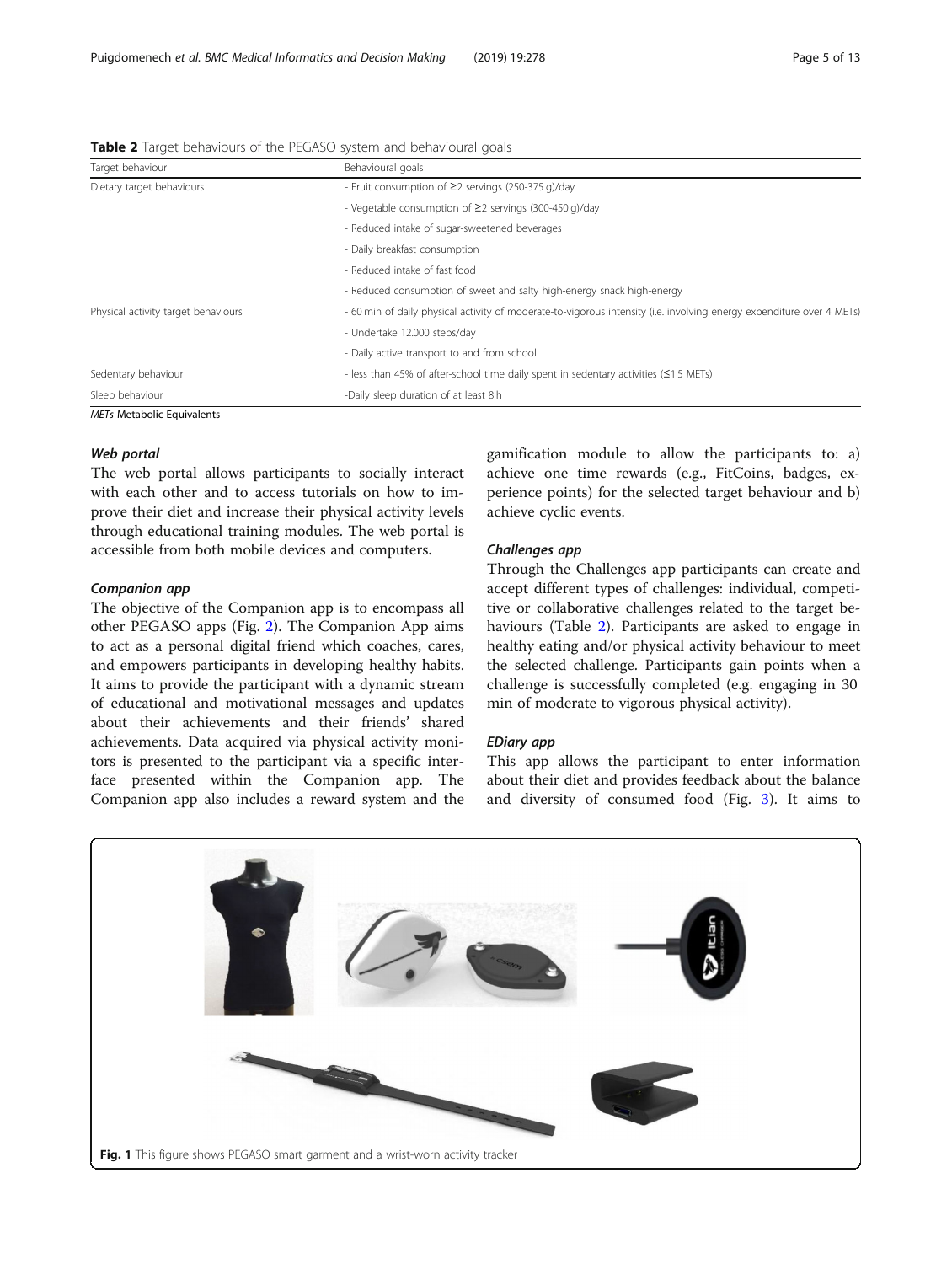<span id="page-5-0"></span>

provide guidance on recommended food groups for the next meal based on participants' behaviour. The EDiary app is gamified aiming to improve the participants' experience through introducing an element of fun that can sustain engagement within the app and daily eating habits.

# Dashboard app

This app allows participants to self-monitor their sleep time and physical activity behaviours: number of steps and minutes spent in moderate-to-vigorous physical activity (MVPA), type of activities made during the course of the day. Activities requiring energy expenditure above 4 METs (as estimated from outputs of the sensor

devices) were considered as MVPA, which allows for the higher resting metabolic rate of adolescents [\[32](#page-12-0)].

## Serious game

The serious game aims to serve a central role as the motivational component of PEGASO. As such, it needs to entertain and engage the player, whilst utilising the PEGASO system to capture information about lifestyles and provide relevant feedback to encourage positive health behaviour changes. There are two central behavioural mechanisms within the game: 1) An "energy bar", used up by the player's actions in the game, and replenished when achieving their behavioural goals such as increased physical activity or improved diet, and 2) the

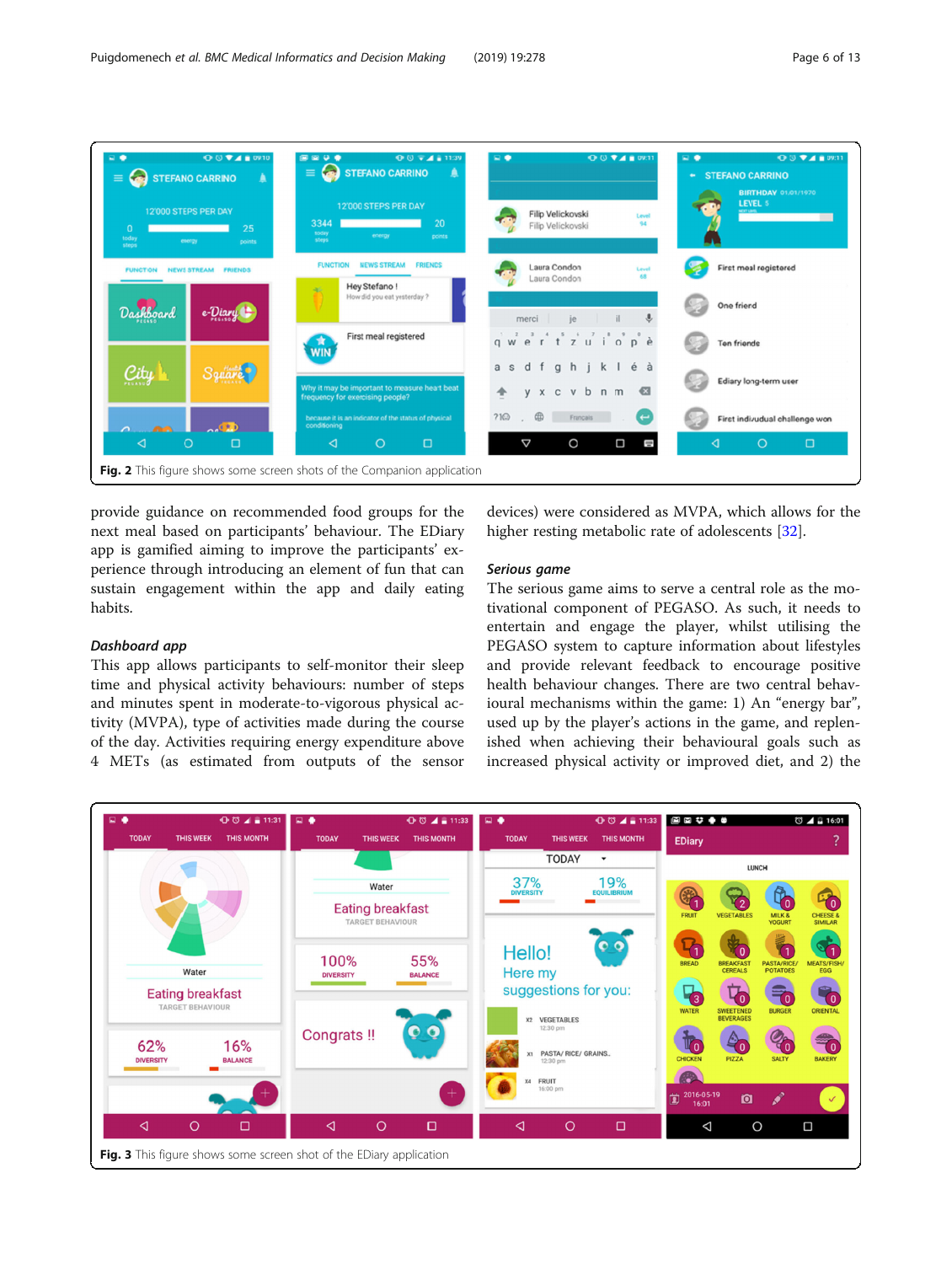game implements "research" mechanics that require the player to apply and develop their nutritional knowledge of various food sources.

# Report app

Although not being tested in the present study, PEGASO consortium developed this app, which aims to connect the PEGASO system with the healthcare system in counties with electronic health records supporting user data sharing (in this study Italy and Spain). Through a bridge system within the Report app, it is planned that data collected by the PEGASO system will be extracted and shared with the health professional in the form of a summary report which will be added to the personal health folder.

#### Procedures

Eligible participants are introduced to the PEGASO system after they and their parents/guardian provided written and signed consent, and after baseline measurements are collected. Participants are provided with a smart phone (running as OS Android, version from 4.4 to 6.0) with the PEGASO apps installed for the duration of the study.

Given the complexity of the PEGASO system, the components are introduced in two sessions within the same first week. The physical activity monitors are introduced to the participants at the mid-point assessment time at month 4 of the study. This time point was chosen to reduce the burden on the schools and participants, allocating time and resources in addition to the baseline measures, mid-point and follow-up assessment contact points, whilst additionally avoiding conflict with exam timetables and extended holiday periods (e.g. summer break). In addition to familiarising the participants with the functionalities and use of the garment and activity monitors, researchers assist participants in connecting the activity monitors with individual smart phones. All introduction sessions across the four study sites provide a mixture of interactive workshops, educational games, and replicate the method as much as possible within the constraints of the school requirements in different countries.

Participants are offered support during the study to facilitate understanding of how to use the PEGASO system and to trouble-shoot any issues arising. Participants are invited to join a site specific Google Hangout group to allow timely communication with the field researchers who provide solutions to technical issues whenever possible. Teachers at schools are offered a brief training session to be able to answer simple questions related to the use of the PEGASO system. They are asked to direct the participants to the web portal and the FAQ link for questions they cannot answer.

The role of teachers is to support students over the testing period, and to facilitate the communication flow among field researchers, parents and teenagers. During on-site contact points an interaction with teachers is expected; they will have the opportunity to indicate to the field researchers any comments, doubts or conflicts including maladaptive behaviours.

#### Comparison group

Schools and participants of the comparison group are given information about the purpose of the study; excluding details about the PEGASO system, at a single face-to-face session held by the field researchers. The comparison schools and participants are asked to continue their routine daily physical and educational activities related to leading a healthy lifestyle.

#### Data collection and security

Data are directly recorded by the platform or on-line questionnaires and stored in the Amazon Cloud. The confidentiality of collected data is ensured in accordance with the provision of European current legislation on personal data protection: 95/46/EC EU Directive (DPD) on Data Protection [\[33\]](#page-12-0) and the EU 2016/680 General Data Protection Regulation [\[34\]](#page-12-0).

## Outcomes and variables

The first block of outcomes that will be assessed are related to recruitment and adherence to the intervention, namely recruitment rate, study retention, adherence to the intervention and attitudes to the different components of the intervention.

We aim to test a range of outcomes related to individual lifestyle (dietary habits, physical activity, sedentary behaviour, and sleeping habits), knowledge/awareness about these health habits and user experience of the platform. Individual lifestyle and knowledge/awareness about health habits are assessed at baseline and at the end (6 months) of the intervention both in the comparison and intervention group. User experience is assessed at month 2, 4 and 6 only in the intervention group. Outcomes, instruments and assessment points during the study are detailed in Table [3.](#page-7-0)

Individual lifestyle outcomes are measured through on-line questionnaires. Dietary habits are assessed through the KIDMED, a 16 item semi-quantitative food habits questionnaire which aims to assess dietary patterns among children, adolescents and young adults [[35\]](#page-12-0). Additional questions are also included to assess the consumption of fast food and sugar-sweetened beverages, breakfast skipping and snacking behaviour. Physical activity is assessed through the Physical Activity Questionnaire for Adolescents (PAQ-A) [[36\]](#page-12-0). Additional questions and an extra question from PAQ-elementary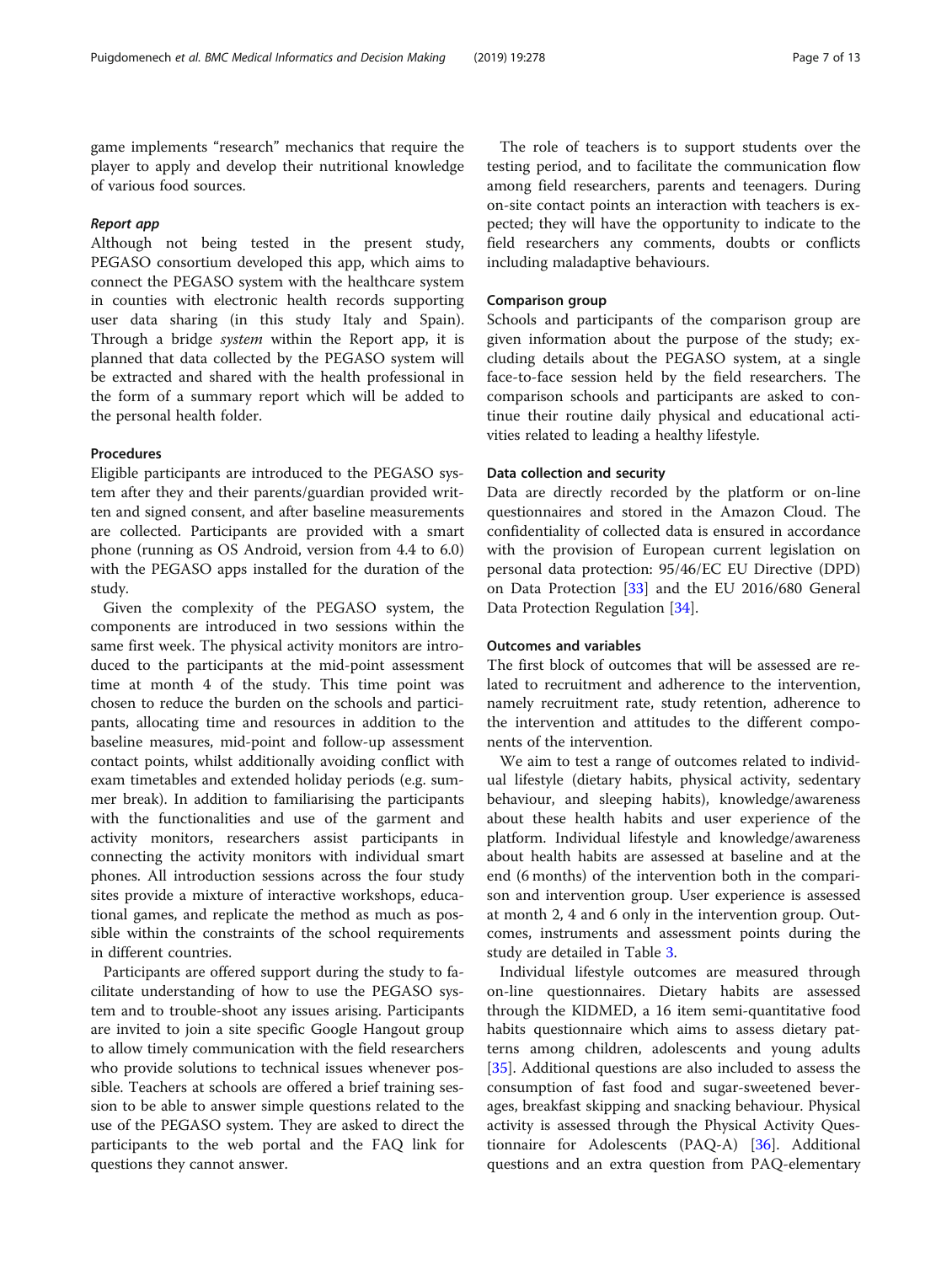| Outcome                                             | Instrument                                                                                                      |          | Assessment point |   |                  |
|-----------------------------------------------------|-----------------------------------------------------------------------------------------------------------------|----------|------------------|---|------------------|
|                                                     |                                                                                                                 | BL       | M <sub>2</sub>   |   | $M4$ Me          |
| Dietary habits                                      | Mediterranean Diet Quality Index in children and adolescents (KIDMED questionnaire) + 5 additional<br>questions | X        |                  |   | X                |
| Physical activity                                   | Physical Activity Questionnaire for Adolescents (PAQ-A) + 3 additional questionnaires                           | X        |                  |   | X                |
| Sedentary behaviour                                 | Screen time-based sedentary behavior questionnaire (SSBQ)                                                       | X        |                  |   | Χ                |
| Sleeping habits                                     | Sleep Habits Survey (SHS)                                                                                       | X        |                  |   | X                |
| Knowledge questionnaire                             | Ad hoc questionnaire                                                                                            | X        |                  |   | X                |
| Anthropometric Measurements                         |                                                                                                                 | X        |                  |   | X                |
| Height                                              | Stadiometer SECA 213                                                                                            | X        |                  |   | Χ                |
| WC                                                  | Flexible graduated measuring tape (SECA 201)                                                                    | X        |                  |   | Χ                |
| Weight                                              | England, Catalonia, Italy: Homologated                                                                          | $\times$ |                  |   | X                |
| BMI                                                 | electronic scale Tanita SC240MA                                                                                 |          |                  |   |                  |
| % of body fat                                       | Scotland: Tanita MC780MA Multi                                                                                  | X        |                  |   | X                |
| % of body water                                     | Frequency Segmental Body Composition Analyser                                                                   | X        |                  |   | Χ                |
| Family affluence and self-reported health<br>status | Family Affluence Scale (FAS) + 1 question from the Social Functioning subscale $-12$ (SF-12)                    | X        |                  |   |                  |
| Motivation                                          | Perceived Competence Scale                                                                                      | $\chi$   | $\times$         | X | X                |
| Usability                                           | System Usability Scale                                                                                          |          |                  | X | $\chi$           |
| Emotional Response to the Platform                  | Emotional Metric Outcome questionnaire                                                                          |          |                  | X | $\boldsymbol{X}$ |
| Satisfaction, Trust, Reputation                     | Ad hoc questionnaire                                                                                            |          |                  | X | $\chi$           |
| User Experience                                     | Focus Groups                                                                                                    |          |                  | X | $\chi$           |

<span id="page-7-0"></span>Table 3 Outcomes, instruments and assessment points in the PEGASO study

In italics, outcomes assessd only in the intervention group. All the other outcomes were assessed in both, intervention and comparative group Additional questions: Research team included additional questions in order to better assess the target outcome in case no validated questionnaire were found Parent's undertook an ad-hoc questionanire in order to assess sociodemographic characteristics, Socio Economic Status (SES) and Family structure and living conditions of the family

WC Waist Circumference, BMI Body Mass Index

BL Baseline, M2 Month 2, M4 Month 4, M6 Month6

are included to assess those issues related to PA not covered by the PAQ-A such as transportation to school. Sedentary behaviour is assessed by the screen timebased sedentary behaviour questionnaire (SSBQ) from the Healthy Lifestyle in Europe by Nutrition in Adolescence study (HELENA study), which has been validated among participants in the HELENA study against the use of an accelerometer. Participants are asked to report their habitual time devoted to several sedentary behaviours, mostly related to screen time: (a) TV viewing, (b) computer games, (c) console (video) games, (d) Internet for non-study reasons (hobbies), (e) Internet for study reasons and (f) study time (out of scholar schedule) [\[37](#page-12-0)]. Sleeping habits are assessed through four questions about sleep duration from the Sleep Habits Survey for Adolescents (SHSA), a validated self-reported survey that estimates sleep patterns in adolescents [[38](#page-12-0)].

Knowledge/awareness about health habits are assessed through an ad-hoc questionnaire (quiz format) that covers knowledge of dietary habits, physical activity and sleeping behaviour. Most of the questions are from a questionnaire, which is validated in Italy [\[39](#page-12-0)] and some others are specifically created.

Motivation to maintain or increase healthy dietary habits and physical activity will be assessed through the "Perceived Competence Scale" a short 4-item scale that assesses the degree to which participants feel confident about being able to make (or maintain) a change toward a healthy behaviour [\[40\]](#page-12-0). Adolescents' age, gender, perceived health status level and family affluence will be included in the on-line questionnaires. Parent's (or legal guardian's) educational level, occupation and familiar structure will be also documented only at baseline.

User experience (UX) refers to a person's total experience using a particular product, system or service [\[41](#page-12-0)]. The factors of UX to be investigated during the study include: emotion, engagement, trust, reputation, pleasure/ hedonism, usability, acceptability, accessibility, connectedness, context and target behaviours adherence. The PEGASO study aims to holistically assess how the teenagers experience the system in their everyday lives and where and how this experience facilitates use and where it can be improved. Mixed methods (quantitative and qualitative methodology) will be used to assess UX, specifically through self-reported questionnaires and focus groups or semi-structured interviews, respectively. The System Usability Scale (SUS) is a well established 10 item questionnaire with five response options to assess usability of a variety of products and services, where usability is a distinct concept within the overall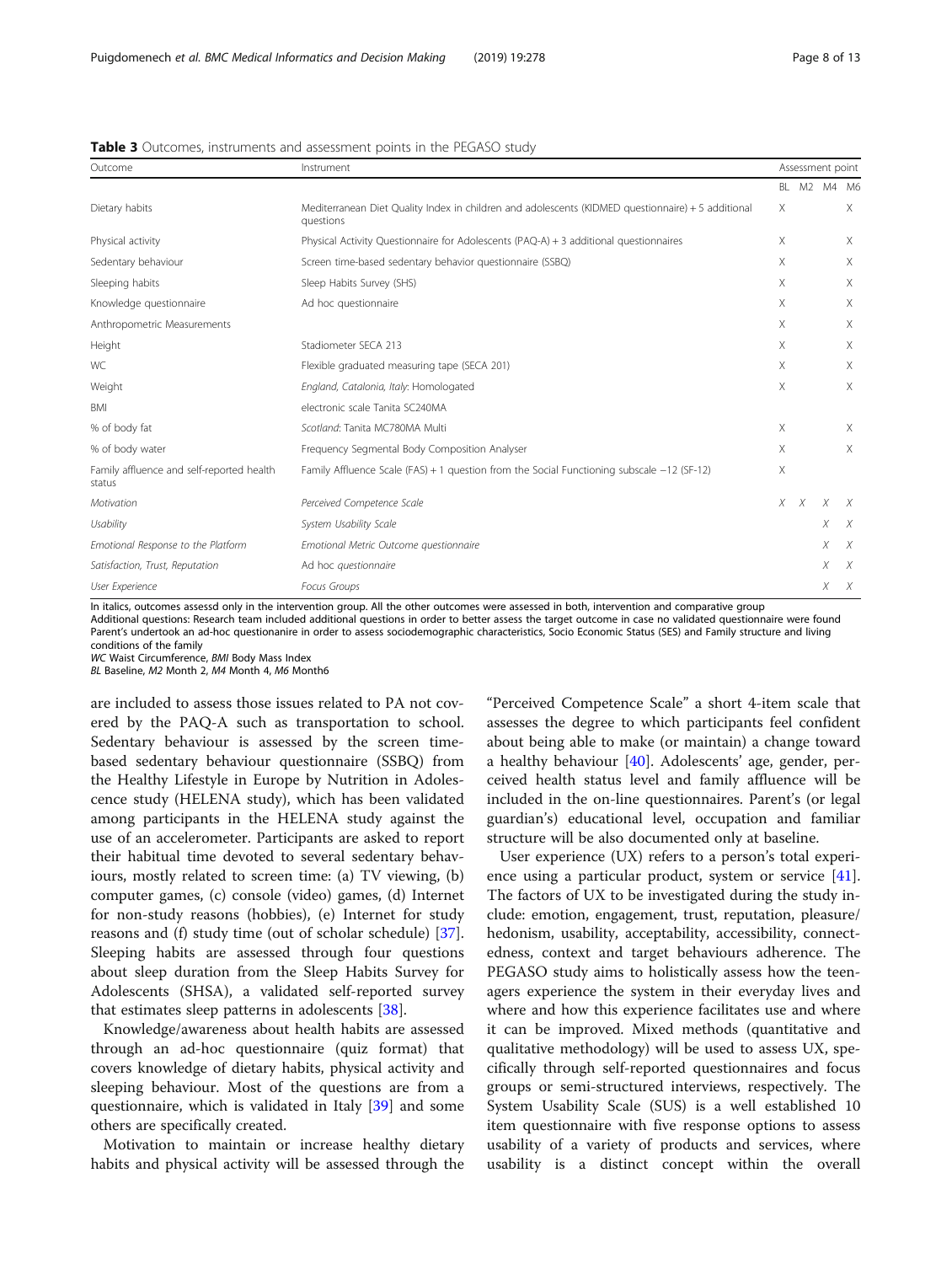understanding of UX [\[42](#page-12-0)]. SUS will be applied at month 4 to assess usability of the Companion and the game and at month 6 for the whole system. The Emotional Metric Outcome (EMO) questionnaire is a 16 item questionnaire to assess the emotional outcomes of interaction, both positive and negative [[43\]](#page-12-0). The EMO will be undertaken at month 4 and 6. A questionnaire has been created ad hoc in order to measure the satisfaction, trust and reputation of the platform. This comprises a 28 item questionnaire with 5 answer categories and is undertaken at months 4 and 6.

#### Focus groups

Key contributors to understanding the UX of the PEGASO system such as; usability, acceptability, accessibility, context of use, connectedness, desirability and pleasure will also be assessed through focus groups; moreover they will be used to gain insight on users understanding of the system and their experience and motivation to engage/disengage with the PEGASO system and its different component parts (apps, games and sensors). Participants in the focus groups will be recruited from participants in the intervention group. A total of four focus groups per participating site (England, Lombardy and Catalonia) will be undertaken at month 4 and 6. Participants in focus groups at month 4 will have only tested the apps and the game of Pegaso, whilst participants on the Month 6 focus groups additionally will have used the sensors for 2 months. Each focus group will consist of 4–8 participants. The groups, whenever possible, will be gender-balanced with different levels of engagement to the PEGASO system. A trained moderator will guide the focus group following a script and will be assisted by an observer. All of them will be audio and/or videotaped and transcribed systematically, literally, and anonymously. An analysis will be made of thematic content, coding the data and grouping them into predefined categories based on topics.

#### Anthropometric variables

Anthropometric variables are assessed at baseline and at the end of the intervention as secondary outcomes. Body weight and percentage of body fat is assessed by bioelectric impedance analysis (BIA) performed using a homologated electronic scale (Tanita sc-240 ma) with the participant wearing light clothing and no shoes. Height is also measured with a portable system with the participant shoeless in the standing position (SECA 213). Body mass index (BMI) is calculated as weight (kg) divided by height squared (m2). Waist circumference is measured using a flexible graduated measuring tape (SECA 201) with the patient in the standing position without clothing covering the midsection of the torso. All the anthropometric measurements are undertaken in the most private way possible.

#### Data collected by the PEGASO system

The interaction between the user and the Pegaso system is recognized through of a set of automatic engagement indicators measuring the actual usage of the system. For each participant, actions like interacting with the Companion app or registering a meal in the EDiary app are tracked and daily stored. The EDiary app records information about the reported meals composition, food groups and servings. The smartphone collects information about physical activity such as the number of steps or the total time spent doing physical activity. Further information on physical activity is collected from the 4th month by the introduction of a smart bracelet and smart sensor. General information about healthy habits is gathered through the "Self-Report Habit Index (SRHI)" adapted to include items that reflect self-identity [\[44](#page-12-0)]. The questionnaire appears as a notification inside the Companion app in between the achievement of a target behaviour and the selection of a new one. Self-awareness is recorded by the PEGASO system using the COM-B-Q Self-Assessment Questionnaire (Capability, Opportunity and Motivation for Behaviour) [\[45](#page-12-0)]. It is a questionnaire, based on the principles of behaviour change, about current behaviours and insight into aspects that need to be acted upon in order to achieve a pre-specified behavioural goal. The questionnaire appears as a notification inside the Companion app just after the selection of a new target behaviour.

#### Analysis plan and statistical analysis

The analysis plan will include a description of all data at every assessment point and an overall comparison of baseline characteristics between intervention group (IG) and comparison group (CG), as well as by sites and gender. Knowledge/awareness, lifestyles and anthropometric measurements will be compared at pre and post intervention (month 6) utilising an intention-to-treat (ITT) approach, independently from drop-outs and nonadherence. Relevant changes among lifestyles and knowledge will be defined according to current recommendations from international guidelines [[46](#page-12-0)]. The effect of the intervention could be modified by gender, cultural and socioeconomic level, body mass index (BMI), as well as by the baseline lifestyles, which will be controlled in the analysis. Changes in motivation will be assessed in the four assessment points and compared to baseline. For the intervention group, the results from SUS, EMO, satisfaction, trust and reputation questionnaires will be compared from month 4 to month 6. The level of engagement in the PEGASO platform will be assessed from indicators of usage at individual level, such as the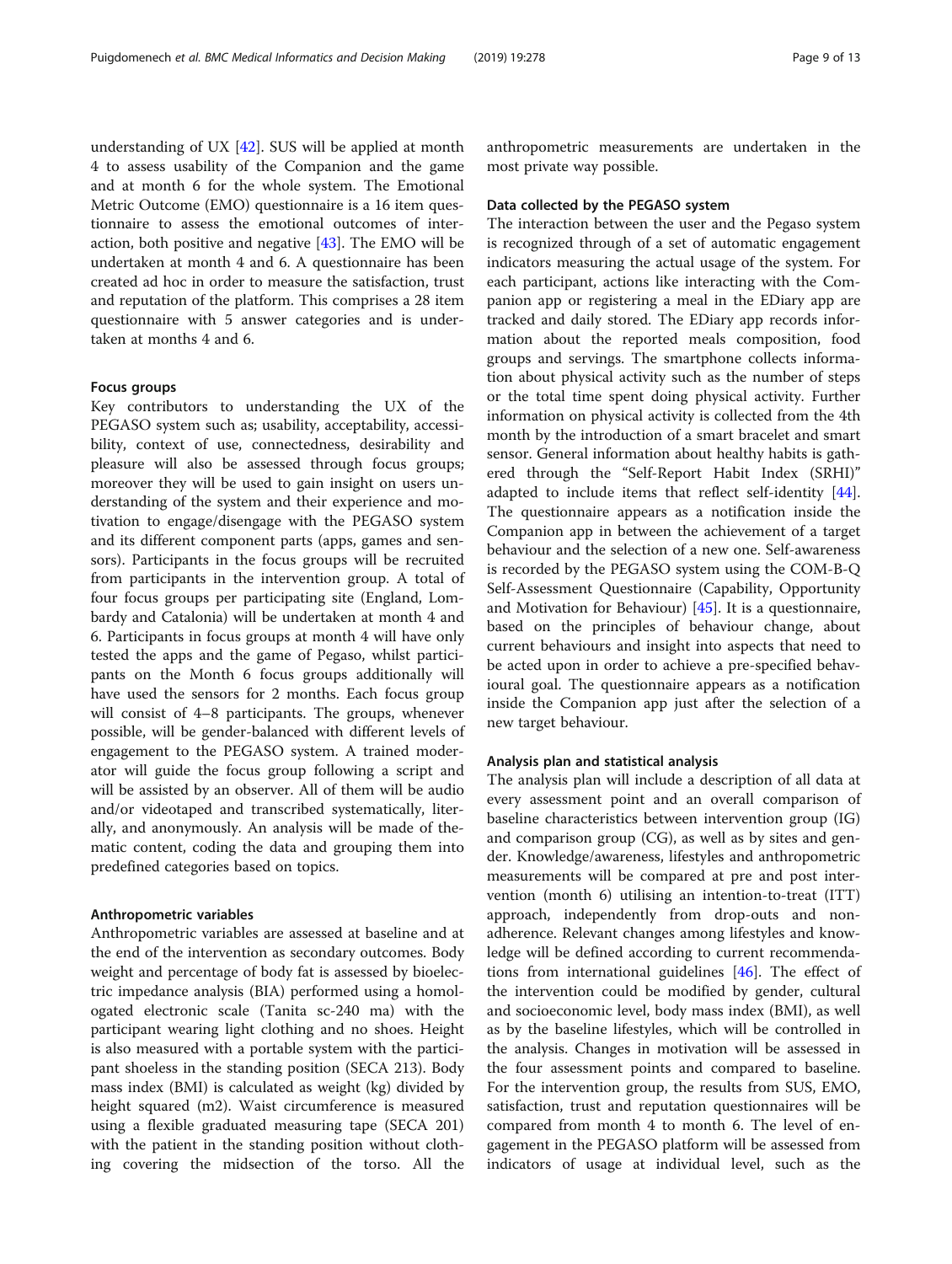Results will be reported as mean ± standard deviation (or median, percentile 25 and 75) for quantitative variables or frequency and percentage distribution for qualitative variables. Quantitative variables will be tested for normality, log-transformed if needed, and accordingly analysed with parametric or non-parametric methods. Chi-squared test will be used to analyse the association between independent qualitative variables, along with the McNemar test for paired samples. The Student t-test will be used for the comparison of means between two groups, and the paired t-test will be applied to assess changes within one same group. Alternatively, the corresponding nonparametric tests will be used, as required. The relationship between quantitative variables will be analysed using Pearson's correlation coefficient or Spearman coefficient in the case of asymmetrically distributed variables. Techniques of principal component analysis (PCA) will be applied to identify patterns of variables best explaining outcomes of interest.

Multivariate linear regression analysis and logistic regression analysis will be used to analyse the variables determining the changes in physical activity and eating and sleeping habits. In order to analyse the effect of the intervention, comparison will be made of the changes observed in the CG versus the IG, with estimation of the Cohen d statistic, adjusting for the variables that may influence the results.

The level of statistical significance will be set at  $\alpha =$ 0.05 and all tests will be two-tailed. Statistical analyses will be carried out using the software packages SPSS, version 22.0 (SPSS Inc., Chicago, IL) and Stata (Stata-Corp. 2009. Stata Statistical Software: Release 11. College Station, TX: StataCorp LP). Focus groups will analysis will be done with the support of Atlas. Ti /NVIVO and by triangulation of analyst.

# **Discussion**

In general, and in the field of health and medicine in particular, in recent years information and communication technologies have experienced rapid growth. Some authors point out that the use of the internet and associated technologies such as computer apps represent a revolution within the medical field, since they are fast, versatile, manageable, illustrative tools that allow people to be empowered with their health  $[47]$  $[47]$ . However, this vast development of health apps and those related with healthy lifestyles promotion are not encompassed by clear and sufficient scientific evidence on health improvement. For instance, two recent systematic reviews concluded that mobile phone interventions can diminish sleep disorders and to enhance sleep quality [[48](#page-12-0)] and mobile phone app-based interventions may be useful

tools for weight loss [[49](#page-12-0)]. However, some other reviews showed modest evidence on the efficacy of intervention based on health apps on the promotion of healthy habits related with diet, physical activity and sedentary behaviour in children and adults [[50](#page-12-0)] or in improving preventive behaviours among adolescents [[51,](#page-12-0) [52](#page-12-0)]. Schoeppe and collaborators concluded in their systematic reviews that multi-component interventions appear to be more effective than stand-alone app interventions [[50\]](#page-12-0). In this sense, the PEGASO system could be considered as multi-component intervention, which includes several apps, a game and smart sensors, and which targets multiple health behaviours All the reviews highlighted the necessity to a) involve end-users on the development of app-based interventions and b) evaluate the health effects of app-based interventions by conducting experimental studies to obtain sufficient scientific evidence [[48](#page-12-0)–[51](#page-12-0)].

The first part of the PEGASO F4F study developed a multi-dimensional ICT based intervention that includes the use of smartphone applications, a game and the use of wearables to promote healthy habits among adolescents. An iterative pre- trial study has already been undertaken to achieve the user centred design approach of PEGASO F4F. The aim of this was to increase the likelihood that the system will meet the requirements of teenagers and be accepted by this specific group of end users. Volunteers from the 4 sites tested the platform in different moments of the development in an iterative process. Their feedback was used to assess user interaction and experience, usability and the security and confidentiality requirements of the PEGASO system.

The present study aims to test the methodology to investigate the effectiveness that the use of the Pegaso system will have on teenage health awareness and the improvement of healthy habits with regards to adherence to recommendations and habit formation in terms of dietary behaviour, physical activity and sedentary and sleeping behaviour among adolescents.

Moreover, the present study will assess the user experience through validated questionnaires and focus groups in order to receive feedback from end users when they are introduced to the new technology, over a shortterm period of use and then also over a longer period of time, 6 months after set up. The purpose of this is to understand how teenagers utilize proactive mHealth systems over time, understand the relationship between UX and health behaviours/ habit formation, and provide points of learning for industry looking to develop health ICT's and other interventions for young people; specifically adolescents.

The study follows most of the recommendations of the CONSORT for quasi experimental studies [[53](#page-12-0)]; however, participants are not be blinded to the intervention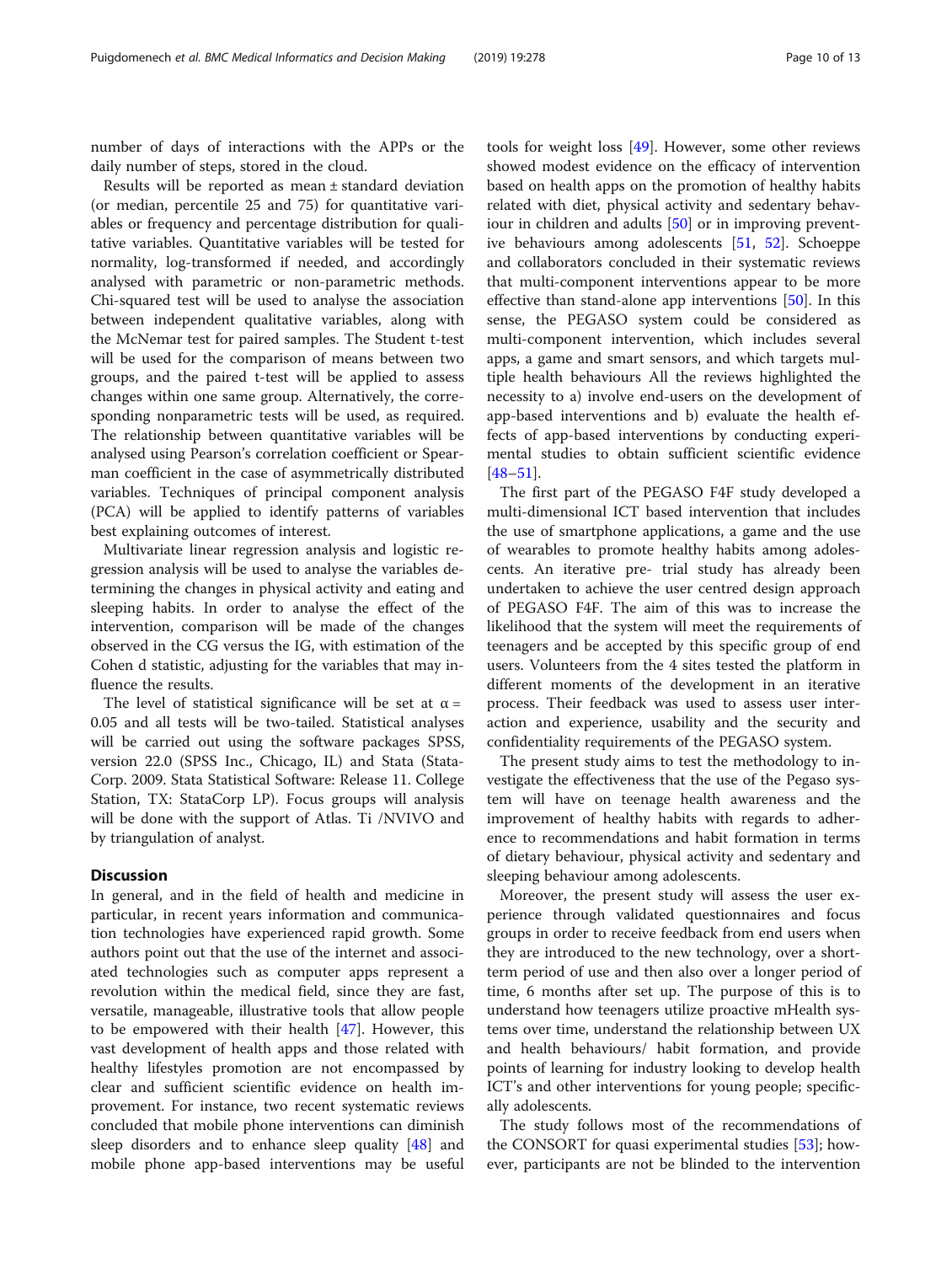due to the nature of the intervention. Self-reported data is used to measure main results related to healthy habits modification and knowledge. These are assessed through the validated questionnaires selected for this trial.

According to the availability of each site, two approaches for the selection of comparative groups were foreseen; the comparative group either came from the same school or from a different school. Both, clustered and non-clustered quasi-experimental studies have their own advantages and disadvantages. A possible crossover effects regarding the fact that both intervention and comparative groups are from the same schools may occur; social peer influence can be strongly associated to lifestyles and influence the results of the comparative group. However, we believe that adolescents tend to mainly interrelate with mates from their same class. Moreover, PEGASO F4F is not a school-based intervention itself; on the contrary, it was conceived as an individual intervention with several social components. By having both approaches it can provide us with some insight regarding the role of the social component and the impact if may have on the intervention.

The results of this study target improvements on dietary habits, physical activity and sedentary time and sleep quality among adolescents. Specifically results could lead to:

- a) improvement in adolescent lifestyles (in terms of awareness, adherence and habit formation)
- b) improved knowledge among adolescents about health and wellbeing and the impact of their personal day to day decisions on their health
- c) an appreciation of how new technologies based on mHealth can assist them in their lifestyle choices and promote positive health behaviours.
- d) Improved teenage mHealth interventions that are more appropriately designed to meet the specific needs of these young users

Positive results from this ICT based multi component intervention may represent an opportunity and influential tool against the development of chronic disease during adulthood.

#### Abbreviations

App: Informatics application; BMI: Body Mass Index; EMO: Emotional Metric Outcomes; ICT: Information and Communication Technologies; mHealth: Mobile Health; PAQ-A: Physical Activity Questionnaire for Adolescents; PEGASO: Personalised Guidance Services for Optimising lifestyle in teen-agers through awareness, motivation and engagement; SHS: Sleep Habits Survey; SSBQ: Screen time-based sedentary behaviour questionnaire; SUS: System Usability Scale; UX: User Experience

#### Acknowledgements

The authors gratefully acknowledge scientific and technical assistance provided by Carme Carrion Ribas, Alyson Langley, Sarah A. Tabozzi and Jose Serrano as well as all partners in the Pegaso Fit for Future Study. We would also like to thank all the participating schools: students, parents, teachers and school principals for their commitment. Participating schools:

Bluecoat Beechdale Academy, Djanogly City Academy, Bluecoat Beechdale Academy, Armadale Academy, Lasswade High School, Liceo Scientifico Elio Vittorini, ITAS Giulio Natta,, Escola Nou Patufet, IES Ramon de la Torre, Escola Fuster, Col·legi Manent Rambla, FEDAC Santa Coloma and Virgen del Carmen.

PEGASO Fit For Future Consortium (in alphabetical order): AQuAs: Carme Carrion, Mireia Espallargues, Santiago Felipe Gomez, Elisa Puigdomenech.

ASPCAT: Conxa Castell.

BTB: Till Becker.

COVUNI: Ian Dunwell, Kim Bul.

CNR: Fulvio Adorni, Martina Caramenti, Valentina Ciociola, Chiara Crespi, Claudio Lafortuna, Gianfranco Modoni, Federica Prinelli, Giovanna Rizzo, Marco Sacco, Aleksandra Sojic, Sarah Tabozzi, Nithiya Jesuthasan.

CSEM: Olivier Grossenbacher, Mathieu Lemay, Enric Muntané Calvo. EURECAT: Felip Miralles, Silvia Orte, Marc Solà, Filip Velickovski.

FPOLIMI: Mauro Brivio, Maria Renata Guarneri.

HES-SO: Leonardo Angelini, Maurizio Caon, Stefano Carrino, Elena Mugellini. LGATE: Cesare Delaini, Dalia Morosini.

LISPA: Marco Decandia, Sara Facchinetti, Andrea Migliavacca, Silvana Mura. NEOSPERIENCE: Luca Bianchi, Marco Mazzola, Sandro Repetti.

POLIMI: Giuseppe Andreoni, Alessandra Mazzola, Paolo Perego, Carlo Emilio **Standoli**.

ROPARDO: Ciprian Candea, Gabriela Candea.

SIGLA: Massimiliano Azzolini, Luca Bianconi, Marco Costacurta, Cristiana Degano, Fabio Podda.

IMA: Antonio Ascolese, Lucia Pannese.

UEDIN: Lucy McCloughan, Janet Hanley, Yvonne Laird, Anne Martin, Brian McKinstry, Rajeeb Rashid, George Scott.

UdL: Jose Serrano.

UNOTT: Sarah Atkinson, Sue Cobb, Laura Condon, Neil Coulson, Alexandra Lang, Alyson Langley.

#### Authors' contributions

AL, AM, BM, CCA, CL, EP, FA, FP, JH, LC, LM, MC, ME, RR; SA, SFG, VC conceived the study protocol and designed the study interventions to work within schools in each of the separate sites involved. All listed authors contributed to the design and development of study materials, produced documents and contributed evidence for submission and review by appropriate ethics committees and engaged in recruitment activities to enlist schools and students for the trial of the technology. The multidisciplinary nature of this study required the involvement and expertise of academics and practitioners in health psychology, human factors and human computer interaction and clinicians working in child and adolescent health. The list of authors cover this range of disciplines and the geographical sites of the study, enabling the development of a protocol which integrates methods from multiple disciplines. The contributions of all personnel listed enabled the integrated, cross cultural work undertaken in this study. AM, EP, SFG wrote the first versions of the manuscript. All other authors contributed to the iterative writing and review of the manuscript. All authors read and approved the final manuscript.

#### Funding

This project was funded by research grants of the European Commission under the 7th Framework Programme (Call identifier: FP7-ICT-2013-10; Project number: 610727) and of the Instituto de Salud Carlos III through the project RD16/0001/ 0010 (Co-funded by European Regional Development Fund/European Social Fund "A way to make Europe"/"Investing in your future"). Funding has allowed the evaluation work package of the project to design the study, collect and analyse data and in writing the manuscript. AM was supported by the UK Medical Research Council (grant number MC\_UU\_12017/ 14) and the Scottish Government Chief Scientist Office (grant number SPHSU14).

# Availability of data and materials

Not applicable.

#### Ethics approval and consent to participate

Ethical approval has been granted by the clinical research ethics committee (CEIC) of all four intervention sites: South East Scotland Research Ethics Committee in Scotland and England (16/SS/0163; AMO SA1), Istituto di Ricovero e Cura a Carattere Scientifico (IRCCS) Policlinico of Milan in Italy (212\_2016) and CEIC of Institut d'Investigació en Atenció Primaria de Salut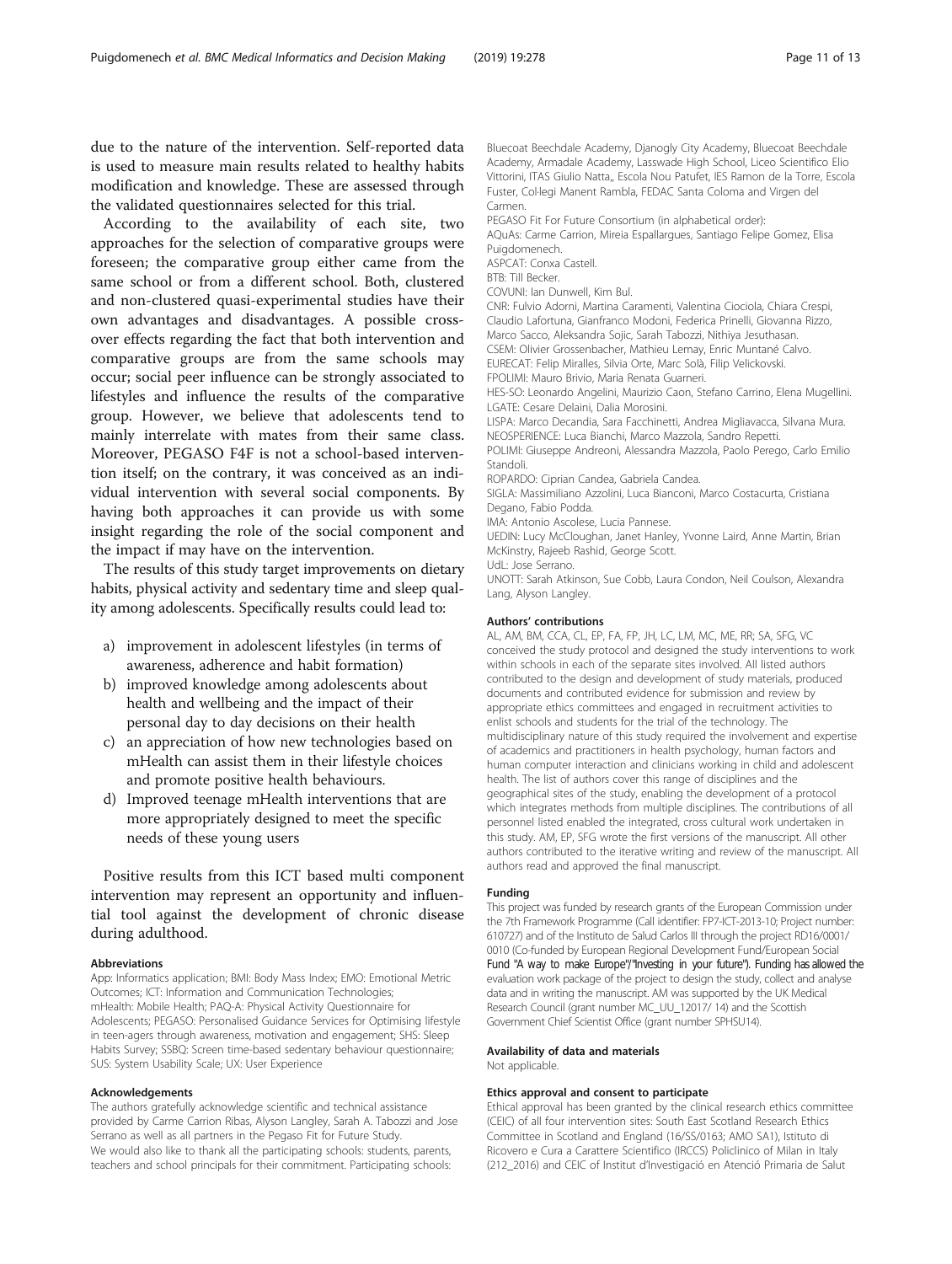<span id="page-11-0"></span>Jordi Gol (IDIAP Jordi Gol) in Spain (P16/113). Participants and their guardians provided written informed consent.

#### Consent for publication

Not applicable.

#### Competing interests

The authors declare that they have no competing interests.

#### Author details

<sup>1</sup> Agency for Health Quality and Assessment of Catalonia (AQuAS), Catalan Department of Health, Roc Boronat 81-95, 2nd floor, 08005 Barcelona, Spain. <sup>2</sup> Health Services Research on Chronic Patients Network (REDISSEC), Instituto de Salud Carlos III, Roc Boronat 81-95, 2nd floor, 08005 Barcelona, Spain. <sup>3</sup>MRC/CSO Social and Public Health Sciences Unit, University of Glasgow, 200 Renfield Street, G2 3AX Glasgow, UK. <sup>4</sup>Human Factors Research Group, Faculty of Engineering, University of Nottingham, University Park, NG7 2RD Nottingham, UK. <sup>5</sup>National Research Council, Institute of Biomedical Technologies, Via Fratelli Cervi, 93, 20090 Segrate (MI), Italy. <sup>6</sup>Programs Department Gasol Foundation, 26-28 Jaume I street, 08830 Sant Boi de Llobregat, Spain. <sup>7</sup>GREpS. Health Education Research Group,Nursing and Phisiotherapy Department, University of Lleida, 2 Montserrat Roig street, 25198 Lleida, Spain. <sup>8</sup>Usher Institute,University of Edinburgh, University of Edinburgh, NINE Edinburgh BioQuarter, 9 Little France Road, EH16 4UX Edinburgh, UK. <sup>9</sup>National Research Council, Institute of Biomedical Technologies, Via Fratelli Cervi, 93, 20090 Segrate (MI), Italy. <sup>10</sup>PRISM Research Group, Division of Primary Care, School of Medicine, University of Nottingham, Room 1404, Tower Building, University Park, NG7 2RD Nottingham, UK. 11Deanery of Clinical Sciences, College of Medicine and Veterinary Medicine, The Queen's Medical Research Institute, University of Edinburgh, Edinburgh BioQuarter, 47 Little France Crescent, EH16 4TJ Edinburgh, UK.<sup>12</sup>College of Engineering & School of Management, University of Applied Sciences and Arts Western Switzerland (HES-SO), chemin du musée 4n, 1700 Fribourg, Switzerland. 13Human Factors Research Group, Faculty of Engineering, The University of Nottingham, University Park, NG7<br>2RD Nottingham, UK. <sup>14</sup>Consiglio Nazionale delle Ricerche, Istituto di Fisiologia Clinica, Piazza Ospedale Maggiore, 3, 20162 Milano, Italy. <sup>15</sup>National Research Council, Institute of Biomedical Technologies, Via Fratelli Cervi, 93, 20090 Segrate (MI), Italy. <sup>16</sup>School of Health and Social Care, Edinburgh Napier University, Sighthill Court, EH41 3ND Edinburgh, UK. <sup>17</sup>Usher Institute, University of Edinburgh, NINE Edinburgh BioQuarter, 9 Little France Road, EH16 4UX Edinburgh, UK. 18Catalonia Public Health Agency, Catalan Department of Health, Roc Boronat 81-95, 3rd floor, 08005 Barcelona, Spain.

#### Received: 19 October 2018 Accepted: 4 November 2019 Published online: 17 December 2019

#### References

- 1. Viner R, Macfarlane A. Health promotion. BMJ. 2005;330(7490):527–9.
- 2. Moreno LA, Gottrand F, Huybrechts I, Ruiz JR, González-Gross M, De Henauw S, HELENA Study Group. Nutrition and lifestyle in european adolescents: the HELENA (Healthy Lifestyle in Europe by Nutrition in Adolescence) study. Adv Nutr. 2014;5(5):615S–23S.
- 3. Sawyer SM, Afifi RA, Bearinger LH, Blakemore S-J, Dick B, Ezeh AC, et al. Adolescence: a foundation for future health. Lancet. 2012;379:1630–40.
- 4. Black MM, Hurley KM. Investment in early childhood development. Lancet. 2014;384:1244–5.
- 5. Dick B, Ferguson BJ. Health for the world's adolescents: a second chance in the second decade. J Adolesc Health. 2015;56:3–6.
- 6. World Health Organization (WHO): Adolescent development. 2015. [http://](http://www.who.int/maternal_child_adolescent/topics/adolescence/development) [www.who.int/maternal\\_child\\_adolescent/topics/adolescence/development](http://www.who.int/maternal_child_adolescent/topics/adolescence/development). Accessed 20 Nov 2017.
- 7. Ambrosini G. Childhood dietary patterns and later obesity: a review of the evidence. Proc Nutr Soc. 2014;73:137–46.
- 8. Rauner A, Mess F, Woll A. The relationship between physical activity, physical fitness and overweight in adolescents: a systematic review of studies published in or after 2000. BMC Pediatr. 2013;13:19.
- 9. Fatima Y, Doi SA, Mamun AA. Longitudinal impact of sleep on overweight and obesity in children and adolescents: a systematic review and biasadjusted meta-analysis. Obes Rev. 2015;16(2):137–49.
- 10. Liao Y, Liao J, Durand CP, Dunton GF. Which type of sedentary behaviour intervention is more effective at reducing body mass index in children? A meta-analytic review. Obes Rev. 2014;15(3):159–68.
- 11. Biddle SJ, Petrolini I, Pearson N. Nterventions designed to reduce sedentary behaviours in young people: a review of reviews. Br J Sports Med. 2014; 48(3):182–6.
- 12. Al-Khudairy L, Loveman E, Colquitt JL, Mead E, Johnson RE, Fraser H, et al. Diet, physical activity and behavioural interventions for the treatment of overweight or obese adolescents aged 12 to 17 years. Cochrane Database Syst Rev. 2017;6:CD012691. [https://doi.org/10.1002/](https://doi.org/10.1002/14651858.CD012691) [14651858.CD012691.](https://doi.org/10.1002/14651858.CD012691)
- 13. Diethelm K, Jankovic N, Moreno LA, Huybrechts I, De Henauw S, De Vriendt T, et al. Food intake of European adolescents in the light of different foodbased dietary guidelines: results of the HELENA (Healthy Lifestyle in Europe by Nutrition in Adolescence) Study. Public Health Nutr. 2012. [https://doi.](https://doi.org/10.1017/S1368980011001935) [org/10.1017/S1368980011001935.](https://doi.org/10.1017/S1368980011001935)
- 14. Gallus S, Lugo A, Murisic B, Bosetti C, Boffetta P, La Vecchia C. Overweight and obesity in 16 European countries. Eur J Nutr. 2015. [https://doi.org/10.](https://doi.org/10.1007/s00394-014-0746-4) [1007/s00394-014-0746-4](https://doi.org/10.1007/s00394-014-0746-4).
- 15. Biro FM, Wien M. Childhood obesity and adult morbidities. Am J Clin Nutr. 2010;91(Suppl):1499S–505S.
- 16. NCD Risk Factor Collaboration (NCD-RisC). Worldwide trends in body-mass index, underweight, overweight, and obesity from 1975 to 2016: a pooled analysis of 2416 population-based measurement studies in 128·9 million children, adolescents, and adults. Lancet. 2017. [https://doi.org/10.1016/](https://doi.org/10.1016/S0140-6736(17)32129-3) [S0140-6736\(17\)32129-3](https://doi.org/10.1016/S0140-6736(17)32129-3).
- 17. Inchley J, Currie D, Young T, Samdal O, Torsheim T, Augustson L, et al. Growing up unequal: gender and socioeconomic differences in young people's health and well-being. Health behaviour in school-aged children (HBSC) study: international report from the 2013/2014 survey. WHO Regional Office for Europe. 2016. [http://www.euro.who.int/\\_\\_data/assets/](http://www.euro.who.int/__data/assets/pdf_file/0003/303438/HSBC-No.7-Growing-up-unequal-Full-Report.pdf) [pdf\\_file/0003/303438/HSBC-No.7-Growing-up-unequal-Full-Report.pdf.](http://www.euro.who.int/__data/assets/pdf_file/0003/303438/HSBC-No.7-Growing-up-unequal-Full-Report.pdf) Accessed 20 Nov 2017.
- 18. Oreskovic NM, Huang TT, Moon J. Integrating mHealth and Systems Science: A Combination Approach to Prevent and Treat Chronic Health Conditions. JMIR Mhealth Uhealth. 2015. [https://doi.org/10.2196/mhealth.4150.](https://doi.org/10.2196/mhealth.4150)
- 19. Matthew-Maich N, Harris L, Ploeg J, Markle-Reid M, Valaitis R, Ibrahim S, et al. Designing, Implementing, and Evaluating Mobile Health Technologies for Managing Chronic Conditions in Older Adults: A Scoping Review. JMIR Mhealth Uhealth. 2016. <https://doi.org/10.2196/mhealth.5127>.
- 20. Pinnock H, Hanley J, McCloughan L, Todd A, Krishan A, Lewis S, Stoddart A, Van der Pol M, MacNee W, Sheikh A, Pagliari C, McKinstry B. Effectiveness of telemonitoring integrated into existing clinical services on hospital admission for exacerbation of chronic obstructive pulmonary disease: researcher blind, multicentre, randomised controlled trial. BMJ. 2013. [https://](https://doi.org/10.1136/bmj.f6070) [doi.org/10.1136/bmj.f6070](https://doi.org/10.1136/bmj.f6070).
- 21. McKinstry B, Hanley J, Wild S, Pagliari C, Paterson M, Lewis S, Sheikh A, Krishan A, Stoddart A, Padfield P. Telemonitoring based service redesign for the management of uncontrolled hypertension: multicentre randomised controlled trial. BMJ. 2013, 2013. <https://doi.org/10.1136/bmj.f3030>.
- 22. Ferrer-Roca O, Gonzalez-Méndez D. Health 4.0 in the i2i era. Int J Reliable Quality E-Healthcare. 2012;1(1):43–57.
- 23. European Union. Eurostats. Being young in Europe today 2015. [http://ec.](http://ec.europa.eu/eurostat/documents/3217494/6776245/KS-05-14-031-EN-N.pdf/18bee6f0-c181-457d-ba82-d77b314456b9) [europa.eu/eurostat/documents/3217494/6776245/KS-05-14-031-EN-N.pdf/1](http://ec.europa.eu/eurostat/documents/3217494/6776245/KS-05-14-031-EN-N.pdf/18bee6f0-c181-457d-ba82-d77b314456b9) [8bee6f0-c181-457d-ba82-d77b314456b9](http://ec.europa.eu/eurostat/documents/3217494/6776245/KS-05-14-031-EN-N.pdf/18bee6f0-c181-457d-ba82-d77b314456b9). Accessed 20 Nov 2017.
- 24. Ng K, Tynjälä J, Kokko S. Ownership and Use of Commercial Physical Activity Trackers Among Finnish Adolescents: Cross-Sectional Study. JMIR Mhealth Uhealth. 2017. [https://doi.org/10.2196/mhealth.6940.](https://doi.org/10.2196/mhealth.6940)
- 25. Wong CA, Merchant RM, Moreno MA. Using social media to engage adolescents and young adults with their health. Healthc (Amst). 2014;2(4):220–4.
- 26. Vandewater EA, Denis LM. Media, social networking, and pediatric obesity. Pediatr Clin N Am. 2011;58(6):1509–19.
- 27. Turner T, Spruijt-Metz D, Wen CK, Hingle MD. Prevention and treatment of pediatric obesity using mobile and wireless technologies: a systematic review. Pediatric obesity. 2015. [https://doi.org/10.1111/ijpo.12002.](https://doi.org/10.1111/ijpo.12002)
- 28. Quelly SB, Norris AE, DiPietro JL. Impact of mobile apps to combat obesity in children and adolescents: A systematic literature review. J Spec Pediatr Nurs. 2016. <https://doi.org/10.1111/jspn.12134>.
- 29. Dute DJ, Bemelmans WJE, Breda J. Using Mobile Apps to Promote a Healthy Lifestyle Among Adolescents and Students: A Review of the Theoretical Basis and Lessons Learned. JMIR mHealth and uHealth. 2016;4(2):e39.
- 30. Michie S, van Stralen MM, West R. The behaviour change wheel: a new method for characterising and designing behaviour change interventions. Implement Sci. 2011;6(1):1.